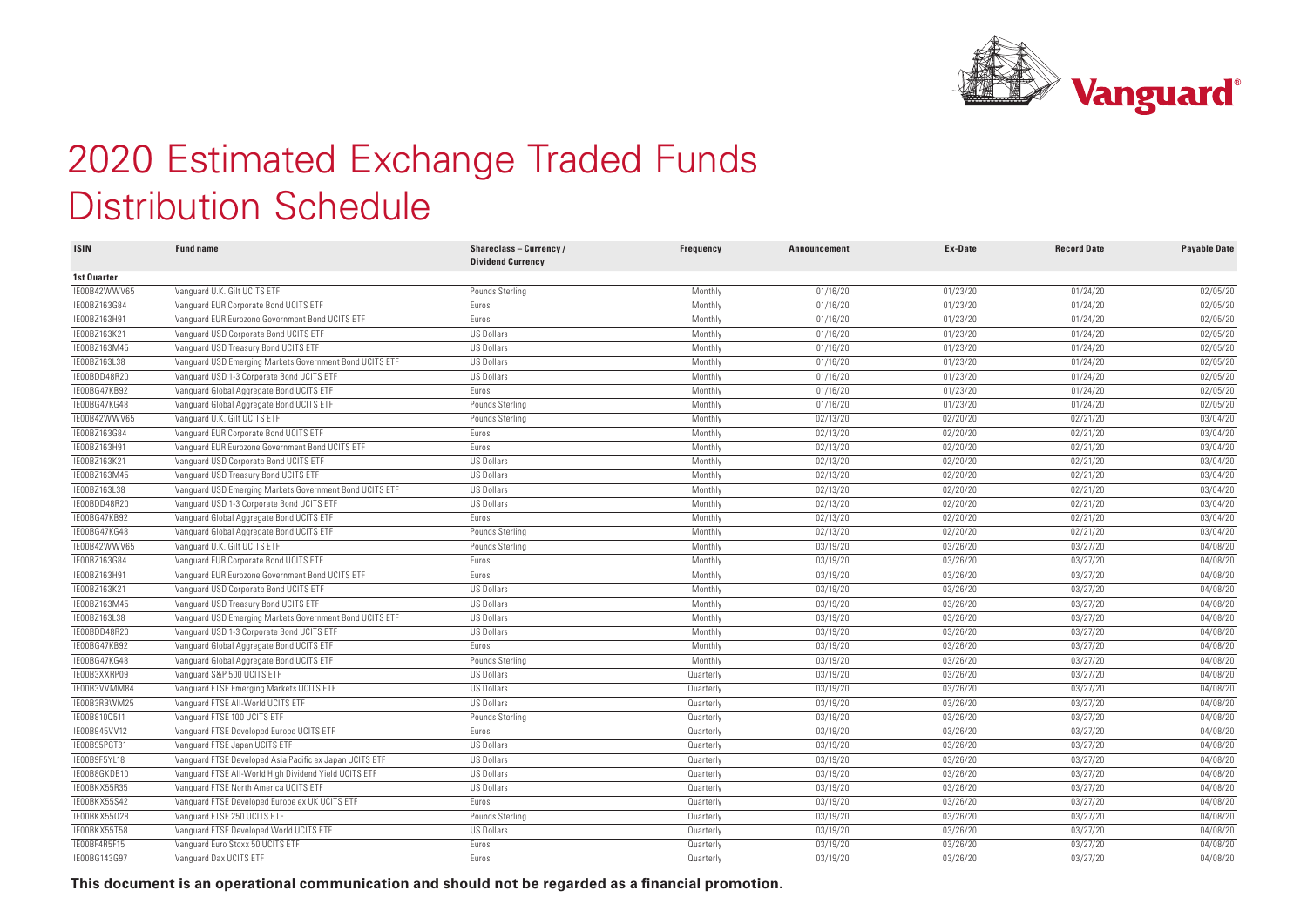| 2nd Quarter<br>Vanguard U.K. Gilt UCITS ETF<br>IE00B42WWV65<br>Pounds Sterling<br>Monthly<br>04/16/20<br>04/23/20<br>04/24/20<br>05/04/20<br>04/23/20<br>04/24/20<br>05/04/20<br>IE00BZ163G84<br>Vanguard EUR Corporate Bond UCITS ETF<br>Monthly<br>04/16/20<br>Euros<br>IE00BZ163H91<br>Vanquard EUR Eurozone Government Bond UCITS ETF<br>04/23/20<br>04/24/20<br>05/04/20<br>Euros<br>Monthly<br>04/16/20<br>05/04/20<br>IE00BZ163K21<br>Vanguard USD Corporate Bond UCITS ETF<br><b>US Dollars</b><br>04/16/20<br>04/23/20<br>04/24/20<br>Monthly<br>IE00BZ163M45<br><b>US Dollars</b><br>04/16/20<br>04/23/20<br>04/24/20<br>05/04/20<br>Vanguard USD Treasury Bond UCITS ETF<br>Monthly<br>05/04/20<br>IE00BZ163L38<br><b>US Dollars</b><br>04/23/20<br>04/24/20<br>Vanquard USD Emerging Markets Government Bond UCITS ETF<br>Monthly<br>04/16/20<br>IE00BDD48R20<br>Vanquard USD 1-3 Corporate Bond UCITS ETF<br><b>US Dollars</b><br>04/23/20<br>04/24/20<br>05/04/20<br>Monthly<br>04/16/20<br>IE00BG47KB92<br>Vanquard Global Aggregate Bond UCITS ETF<br>Euros<br>Monthly<br>04/16/20<br>04/23/20<br>04/24/20<br>05/04/20<br>05/04/20<br>IE00BG47KG48<br>Vanquard Global Aggregate Bond UCITS ETF<br>Pounds Sterling<br>04/16/20<br>04/23/20<br>04/24/20<br>Monthly<br>IE00B42WWV65<br>05/22/20<br>06/03/20<br>Vanquard U.K. Gilt UCITS ETF<br>05/14/20<br>05/21/20<br>Pounds Sterling<br>Monthly<br>05/22/20<br>06/03/20<br>IE00BZ163G84<br>Vanguard EUR Corporate Bond UCITS ETF<br>Euros<br>Monthly<br>05/14/20<br>05/21/20<br>IE00BZ163H91<br>05/22/20<br>06/03/20<br>Vanquard EUR Eurozone Government Bond UCITS ETF<br>Monthly<br>05/14/20<br>05/21/20<br>Euros<br>IE00BZ163K21<br>Vanguard USD Corporate Bond UCITS ETF<br><b>US Dollars</b><br>05/14/20<br>05/21/20<br>05/22/20<br>06/03/20<br>Monthly<br>IE00BZ163M45<br>Vanguard USD Treasury Bond UCITS ETF<br><b>US Dollars</b><br>Monthly<br>05/14/20<br>05/21/20<br>05/22/20<br>06/03/20<br>IE00BZ163L38<br><b>US Dollars</b><br>05/14/20<br>05/21/20<br>05/22/20<br>06/03/20<br>Vanguard USD Emerging Markets Government Bond UCITS ETF<br>Monthly<br>IE00BDD48R20<br>Vanquard USD 1-3 Corporate Bond UCITS ETF<br><b>US Dollars</b><br>05/21/20<br>05/22/20<br>06/03/20<br>Monthly<br>05/14/20<br>06/03/20<br>IE00BG47KB92<br>Vanquard Global Aggregate Bond UCITS ETF<br>05/14/20<br>05/21/20<br>05/22/20<br>Euros<br>Monthly<br>05/22/20<br>IE00BG47KG48<br>Vanquard Global Aggregate Bond UCITS ETF<br>Monthly<br>05/14/20<br>05/21/20<br>06/03/20<br>Pounds Sterling<br>IE00B42WWV65<br>06/12/20<br>06/24/20<br>Vanguard U.K. Gilt UCITS ETF<br>Monthly<br>06/04/20<br>06/11/20<br>Pounds Sterling<br>IE00BZ163G84<br>Vanguard EUR Corporate Bond UCITS ETF<br>06/12/20<br>06/24/20<br>Euros<br>Monthly<br>06/04/20<br>06/11/20<br>IE00BZ163H91<br>Vanquard EUR Eurozone Government Bond UCITS ETF<br>06/12/20<br>06/24/20<br>Euros<br>Monthly<br>06/04/20<br>06/11/20<br>06/12/20<br>06/24/20<br>IE00BZ163K21<br>Vanquard USD Corporate Bond UCITS ETF<br><b>US Dollars</b><br>Monthly<br>06/04/20<br>06/11/20<br>06/12/20<br>06/24/20<br>IE00BZ163M45<br>Vanquard USD Treasury Bond UCITS ETF<br><b>US Dollars</b><br>06/04/20<br>06/11/20<br>Monthly<br>IE00BZ163L38<br>Vanguard USD Emerging Markets Government Bond UCITS ETF<br><b>US Dollars</b><br>06/12/20<br>06/24/20<br>Monthly<br>06/04/20<br>06/11/20<br>IE00BDD48R20<br>06/12/20<br>06/24/20<br>Vanquard USD 1-3 Corporate Bond UCITS ETF<br><b>US Dollars</b><br>06/04/20<br>06/11/20<br>Monthly<br>06/24/20<br>IE00BG47KB92<br>Vanquard Global Aggregate Bond UCITS ETF<br>Euros<br>06/11/20<br>06/12/20<br>Monthly<br>06/04/20<br>06/24/20<br>IE00BG47KG48<br>Vanquard Global Aggregate Bond UCITS ETF<br>06/11/20<br>06/12/20<br>Pounds Sterling<br>Monthly<br>06/04/20<br><b>US Dollars</b><br>06/12/20<br>06/24/20<br>IE00B3XXRP09<br>Vanquard S&P 500 UCITS ETF<br>06/04/20<br>06/11/20<br>Quarterly<br><b>US Dollars</b><br>06/12/20<br>06/24/20<br>IE00B3VVMM84<br>Vanguard FTSE Emerging Markets UCITS ETF<br>06/04/20<br>06/11/20<br>Quarterly<br>06/24/20<br>IE00B3RBWM25<br>Vanguard FTSE All-World UCITS ETF<br><b>US Dollars</b><br>06/12/20<br>06/04/20<br>06/11/20<br>Quarterly<br>06/12/20<br>06/24/20<br>IE00B810Q511<br>Vanguard FTSE 100 UCITS ETF<br>Pounds Sterling<br>06/04/20<br>06/11/20<br>Quarterly<br>06/24/20<br>IE00B945VV12<br>Vanquard FTSE Developed Europe UCITS ETF<br>Euros<br>06/04/20<br>06/11/20<br>06/12/20<br>Quarterly<br>IE00B95PGT31<br><b>US Dollars</b><br>06/12/20<br>06/24/20<br>Vanquard FTSE Japan UCITS ETF<br>06/04/20<br>06/11/20<br>Quarterly<br>06/24/20<br>IE00B9F5YL18<br>Vanquard FTSE Developed Asia Pacific ex Japan UCITS ETF<br><b>US Dollars</b><br>06/12/20<br>Quarterly<br>06/04/20<br>06/11/20<br>IE00B8GKDB10<br>06/12/20<br>06/24/20<br>Vanquard FTSE All-World High Dividend Yield UCITS ETF<br><b>US Dollars</b><br>06/04/20<br>06/11/20<br>Quarterly<br>IE00BKX55R35<br>Vanguard FTSE North America UCITS ETF<br><b>US Dollars</b><br>06/04/20<br>06/11/20<br>06/12/20<br>06/24/20<br>Quarterly<br>06/24/20<br>IE00BKX55S42<br>Vanquard FTSE Developed Europe ex UK UCITS ETF<br>Euros<br>06/04/20<br>06/11/20<br>06/12/20<br>Quarterly<br>IE00BKX55028<br>06/11/20<br>06/12/20<br>06/24/20<br>Vanquard FTSE 250 UCITS ETF<br>Pounds Sterling<br>06/04/20<br>Quarterly<br>IE00BKX55T58<br>Vanquard FTSE Developed World UCITS ETF<br><b>US Dollars</b><br>06/12/20<br>06/24/20<br>06/04/20<br>06/11/20<br>Quarterly<br>IE00BF4R5F15<br>Vanguard Euro Stoxx 50 UCITS ETF<br>Euros<br>06/12/20<br>06/24/20<br>Quarterly<br>06/04/20<br>06/11/20<br>06/12/20<br>06/24/20<br>IE00BG143G97<br>Vanquard Dax UCITS ETF<br>06/04/20<br>06/11/20<br>Euros<br>Quarterly | <b>ISIN</b> | <b>Fund name</b> | Shareclass-Currency/<br><b>Dividend Currency</b> | Frequency | <b>Announcement</b> | Ex-Date | <b>Record Date</b> | <b>Payable Date</b> |
|--------------------------------------------------------------------------------------------------------------------------------------------------------------------------------------------------------------------------------------------------------------------------------------------------------------------------------------------------------------------------------------------------------------------------------------------------------------------------------------------------------------------------------------------------------------------------------------------------------------------------------------------------------------------------------------------------------------------------------------------------------------------------------------------------------------------------------------------------------------------------------------------------------------------------------------------------------------------------------------------------------------------------------------------------------------------------------------------------------------------------------------------------------------------------------------------------------------------------------------------------------------------------------------------------------------------------------------------------------------------------------------------------------------------------------------------------------------------------------------------------------------------------------------------------------------------------------------------------------------------------------------------------------------------------------------------------------------------------------------------------------------------------------------------------------------------------------------------------------------------------------------------------------------------------------------------------------------------------------------------------------------------------------------------------------------------------------------------------------------------------------------------------------------------------------------------------------------------------------------------------------------------------------------------------------------------------------------------------------------------------------------------------------------------------------------------------------------------------------------------------------------------------------------------------------------------------------------------------------------------------------------------------------------------------------------------------------------------------------------------------------------------------------------------------------------------------------------------------------------------------------------------------------------------------------------------------------------------------------------------------------------------------------------------------------------------------------------------------------------------------------------------------------------------------------------------------------------------------------------------------------------------------------------------------------------------------------------------------------------------------------------------------------------------------------------------------------------------------------------------------------------------------------------------------------------------------------------------------------------------------------------------------------------------------------------------------------------------------------------------------------------------------------------------------------------------------------------------------------------------------------------------------------------------------------------------------------------------------------------------------------------------------------------------------------------------------------------------------------------------------------------------------------------------------------------------------------------------------------------------------------------------------------------------------------------------------------------------------------------------------------------------------------------------------------------------------------------------------------------------------------------------------------------------------------------------------------------------------------------------------------------------------------------------------------------------------------------------------------------------------------------------------------------------------------------------------------------------------------------------------------------------------------------------------------------------------------------------------------------------------------------------------------------------------------------------------------------------------------------------------------------------------------------------------------------------------------------------------------------------------------------------------------------------------------------------------------------------------------------------------------------------------------------------------------------------------------------------------------------------------------------------------------------------------------------------------------------------------------------------------------------------------------------------------------------------------------------------------------------------------------------------------------------|-------------|------------------|--------------------------------------------------|-----------|---------------------|---------|--------------------|---------------------|
|                                                                                                                                                                                                                                                                                                                                                                                                                                                                                                                                                                                                                                                                                                                                                                                                                                                                                                                                                                                                                                                                                                                                                                                                                                                                                                                                                                                                                                                                                                                                                                                                                                                                                                                                                                                                                                                                                                                                                                                                                                                                                                                                                                                                                                                                                                                                                                                                                                                                                                                                                                                                                                                                                                                                                                                                                                                                                                                                                                                                                                                                                                                                                                                                                                                                                                                                                                                                                                                                                                                                                                                                                                                                                                                                                                                                                                                                                                                                                                                                                                                                                                                                                                                                                                                                                                                                                                                                                                                                                                                                                                                                                                                                                                                                                                                                                                                                                                                                                                                                                                                                                                                                                                                                                                                                                                                                                                                                                                                                                                                                                                                                                                                                                                                                                                                      |             |                  |                                                  |           |                     |         |                    |                     |
|                                                                                                                                                                                                                                                                                                                                                                                                                                                                                                                                                                                                                                                                                                                                                                                                                                                                                                                                                                                                                                                                                                                                                                                                                                                                                                                                                                                                                                                                                                                                                                                                                                                                                                                                                                                                                                                                                                                                                                                                                                                                                                                                                                                                                                                                                                                                                                                                                                                                                                                                                                                                                                                                                                                                                                                                                                                                                                                                                                                                                                                                                                                                                                                                                                                                                                                                                                                                                                                                                                                                                                                                                                                                                                                                                                                                                                                                                                                                                                                                                                                                                                                                                                                                                                                                                                                                                                                                                                                                                                                                                                                                                                                                                                                                                                                                                                                                                                                                                                                                                                                                                                                                                                                                                                                                                                                                                                                                                                                                                                                                                                                                                                                                                                                                                                                      |             |                  |                                                  |           |                     |         |                    |                     |
|                                                                                                                                                                                                                                                                                                                                                                                                                                                                                                                                                                                                                                                                                                                                                                                                                                                                                                                                                                                                                                                                                                                                                                                                                                                                                                                                                                                                                                                                                                                                                                                                                                                                                                                                                                                                                                                                                                                                                                                                                                                                                                                                                                                                                                                                                                                                                                                                                                                                                                                                                                                                                                                                                                                                                                                                                                                                                                                                                                                                                                                                                                                                                                                                                                                                                                                                                                                                                                                                                                                                                                                                                                                                                                                                                                                                                                                                                                                                                                                                                                                                                                                                                                                                                                                                                                                                                                                                                                                                                                                                                                                                                                                                                                                                                                                                                                                                                                                                                                                                                                                                                                                                                                                                                                                                                                                                                                                                                                                                                                                                                                                                                                                                                                                                                                                      |             |                  |                                                  |           |                     |         |                    |                     |
|                                                                                                                                                                                                                                                                                                                                                                                                                                                                                                                                                                                                                                                                                                                                                                                                                                                                                                                                                                                                                                                                                                                                                                                                                                                                                                                                                                                                                                                                                                                                                                                                                                                                                                                                                                                                                                                                                                                                                                                                                                                                                                                                                                                                                                                                                                                                                                                                                                                                                                                                                                                                                                                                                                                                                                                                                                                                                                                                                                                                                                                                                                                                                                                                                                                                                                                                                                                                                                                                                                                                                                                                                                                                                                                                                                                                                                                                                                                                                                                                                                                                                                                                                                                                                                                                                                                                                                                                                                                                                                                                                                                                                                                                                                                                                                                                                                                                                                                                                                                                                                                                                                                                                                                                                                                                                                                                                                                                                                                                                                                                                                                                                                                                                                                                                                                      |             |                  |                                                  |           |                     |         |                    |                     |
|                                                                                                                                                                                                                                                                                                                                                                                                                                                                                                                                                                                                                                                                                                                                                                                                                                                                                                                                                                                                                                                                                                                                                                                                                                                                                                                                                                                                                                                                                                                                                                                                                                                                                                                                                                                                                                                                                                                                                                                                                                                                                                                                                                                                                                                                                                                                                                                                                                                                                                                                                                                                                                                                                                                                                                                                                                                                                                                                                                                                                                                                                                                                                                                                                                                                                                                                                                                                                                                                                                                                                                                                                                                                                                                                                                                                                                                                                                                                                                                                                                                                                                                                                                                                                                                                                                                                                                                                                                                                                                                                                                                                                                                                                                                                                                                                                                                                                                                                                                                                                                                                                                                                                                                                                                                                                                                                                                                                                                                                                                                                                                                                                                                                                                                                                                                      |             |                  |                                                  |           |                     |         |                    |                     |
|                                                                                                                                                                                                                                                                                                                                                                                                                                                                                                                                                                                                                                                                                                                                                                                                                                                                                                                                                                                                                                                                                                                                                                                                                                                                                                                                                                                                                                                                                                                                                                                                                                                                                                                                                                                                                                                                                                                                                                                                                                                                                                                                                                                                                                                                                                                                                                                                                                                                                                                                                                                                                                                                                                                                                                                                                                                                                                                                                                                                                                                                                                                                                                                                                                                                                                                                                                                                                                                                                                                                                                                                                                                                                                                                                                                                                                                                                                                                                                                                                                                                                                                                                                                                                                                                                                                                                                                                                                                                                                                                                                                                                                                                                                                                                                                                                                                                                                                                                                                                                                                                                                                                                                                                                                                                                                                                                                                                                                                                                                                                                                                                                                                                                                                                                                                      |             |                  |                                                  |           |                     |         |                    |                     |
|                                                                                                                                                                                                                                                                                                                                                                                                                                                                                                                                                                                                                                                                                                                                                                                                                                                                                                                                                                                                                                                                                                                                                                                                                                                                                                                                                                                                                                                                                                                                                                                                                                                                                                                                                                                                                                                                                                                                                                                                                                                                                                                                                                                                                                                                                                                                                                                                                                                                                                                                                                                                                                                                                                                                                                                                                                                                                                                                                                                                                                                                                                                                                                                                                                                                                                                                                                                                                                                                                                                                                                                                                                                                                                                                                                                                                                                                                                                                                                                                                                                                                                                                                                                                                                                                                                                                                                                                                                                                                                                                                                                                                                                                                                                                                                                                                                                                                                                                                                                                                                                                                                                                                                                                                                                                                                                                                                                                                                                                                                                                                                                                                                                                                                                                                                                      |             |                  |                                                  |           |                     |         |                    |                     |
|                                                                                                                                                                                                                                                                                                                                                                                                                                                                                                                                                                                                                                                                                                                                                                                                                                                                                                                                                                                                                                                                                                                                                                                                                                                                                                                                                                                                                                                                                                                                                                                                                                                                                                                                                                                                                                                                                                                                                                                                                                                                                                                                                                                                                                                                                                                                                                                                                                                                                                                                                                                                                                                                                                                                                                                                                                                                                                                                                                                                                                                                                                                                                                                                                                                                                                                                                                                                                                                                                                                                                                                                                                                                                                                                                                                                                                                                                                                                                                                                                                                                                                                                                                                                                                                                                                                                                                                                                                                                                                                                                                                                                                                                                                                                                                                                                                                                                                                                                                                                                                                                                                                                                                                                                                                                                                                                                                                                                                                                                                                                                                                                                                                                                                                                                                                      |             |                  |                                                  |           |                     |         |                    |                     |
|                                                                                                                                                                                                                                                                                                                                                                                                                                                                                                                                                                                                                                                                                                                                                                                                                                                                                                                                                                                                                                                                                                                                                                                                                                                                                                                                                                                                                                                                                                                                                                                                                                                                                                                                                                                                                                                                                                                                                                                                                                                                                                                                                                                                                                                                                                                                                                                                                                                                                                                                                                                                                                                                                                                                                                                                                                                                                                                                                                                                                                                                                                                                                                                                                                                                                                                                                                                                                                                                                                                                                                                                                                                                                                                                                                                                                                                                                                                                                                                                                                                                                                                                                                                                                                                                                                                                                                                                                                                                                                                                                                                                                                                                                                                                                                                                                                                                                                                                                                                                                                                                                                                                                                                                                                                                                                                                                                                                                                                                                                                                                                                                                                                                                                                                                                                      |             |                  |                                                  |           |                     |         |                    |                     |
|                                                                                                                                                                                                                                                                                                                                                                                                                                                                                                                                                                                                                                                                                                                                                                                                                                                                                                                                                                                                                                                                                                                                                                                                                                                                                                                                                                                                                                                                                                                                                                                                                                                                                                                                                                                                                                                                                                                                                                                                                                                                                                                                                                                                                                                                                                                                                                                                                                                                                                                                                                                                                                                                                                                                                                                                                                                                                                                                                                                                                                                                                                                                                                                                                                                                                                                                                                                                                                                                                                                                                                                                                                                                                                                                                                                                                                                                                                                                                                                                                                                                                                                                                                                                                                                                                                                                                                                                                                                                                                                                                                                                                                                                                                                                                                                                                                                                                                                                                                                                                                                                                                                                                                                                                                                                                                                                                                                                                                                                                                                                                                                                                                                                                                                                                                                      |             |                  |                                                  |           |                     |         |                    |                     |
|                                                                                                                                                                                                                                                                                                                                                                                                                                                                                                                                                                                                                                                                                                                                                                                                                                                                                                                                                                                                                                                                                                                                                                                                                                                                                                                                                                                                                                                                                                                                                                                                                                                                                                                                                                                                                                                                                                                                                                                                                                                                                                                                                                                                                                                                                                                                                                                                                                                                                                                                                                                                                                                                                                                                                                                                                                                                                                                                                                                                                                                                                                                                                                                                                                                                                                                                                                                                                                                                                                                                                                                                                                                                                                                                                                                                                                                                                                                                                                                                                                                                                                                                                                                                                                                                                                                                                                                                                                                                                                                                                                                                                                                                                                                                                                                                                                                                                                                                                                                                                                                                                                                                                                                                                                                                                                                                                                                                                                                                                                                                                                                                                                                                                                                                                                                      |             |                  |                                                  |           |                     |         |                    |                     |
|                                                                                                                                                                                                                                                                                                                                                                                                                                                                                                                                                                                                                                                                                                                                                                                                                                                                                                                                                                                                                                                                                                                                                                                                                                                                                                                                                                                                                                                                                                                                                                                                                                                                                                                                                                                                                                                                                                                                                                                                                                                                                                                                                                                                                                                                                                                                                                                                                                                                                                                                                                                                                                                                                                                                                                                                                                                                                                                                                                                                                                                                                                                                                                                                                                                                                                                                                                                                                                                                                                                                                                                                                                                                                                                                                                                                                                                                                                                                                                                                                                                                                                                                                                                                                                                                                                                                                                                                                                                                                                                                                                                                                                                                                                                                                                                                                                                                                                                                                                                                                                                                                                                                                                                                                                                                                                                                                                                                                                                                                                                                                                                                                                                                                                                                                                                      |             |                  |                                                  |           |                     |         |                    |                     |
|                                                                                                                                                                                                                                                                                                                                                                                                                                                                                                                                                                                                                                                                                                                                                                                                                                                                                                                                                                                                                                                                                                                                                                                                                                                                                                                                                                                                                                                                                                                                                                                                                                                                                                                                                                                                                                                                                                                                                                                                                                                                                                                                                                                                                                                                                                                                                                                                                                                                                                                                                                                                                                                                                                                                                                                                                                                                                                                                                                                                                                                                                                                                                                                                                                                                                                                                                                                                                                                                                                                                                                                                                                                                                                                                                                                                                                                                                                                                                                                                                                                                                                                                                                                                                                                                                                                                                                                                                                                                                                                                                                                                                                                                                                                                                                                                                                                                                                                                                                                                                                                                                                                                                                                                                                                                                                                                                                                                                                                                                                                                                                                                                                                                                                                                                                                      |             |                  |                                                  |           |                     |         |                    |                     |
|                                                                                                                                                                                                                                                                                                                                                                                                                                                                                                                                                                                                                                                                                                                                                                                                                                                                                                                                                                                                                                                                                                                                                                                                                                                                                                                                                                                                                                                                                                                                                                                                                                                                                                                                                                                                                                                                                                                                                                                                                                                                                                                                                                                                                                                                                                                                                                                                                                                                                                                                                                                                                                                                                                                                                                                                                                                                                                                                                                                                                                                                                                                                                                                                                                                                                                                                                                                                                                                                                                                                                                                                                                                                                                                                                                                                                                                                                                                                                                                                                                                                                                                                                                                                                                                                                                                                                                                                                                                                                                                                                                                                                                                                                                                                                                                                                                                                                                                                                                                                                                                                                                                                                                                                                                                                                                                                                                                                                                                                                                                                                                                                                                                                                                                                                                                      |             |                  |                                                  |           |                     |         |                    |                     |
|                                                                                                                                                                                                                                                                                                                                                                                                                                                                                                                                                                                                                                                                                                                                                                                                                                                                                                                                                                                                                                                                                                                                                                                                                                                                                                                                                                                                                                                                                                                                                                                                                                                                                                                                                                                                                                                                                                                                                                                                                                                                                                                                                                                                                                                                                                                                                                                                                                                                                                                                                                                                                                                                                                                                                                                                                                                                                                                                                                                                                                                                                                                                                                                                                                                                                                                                                                                                                                                                                                                                                                                                                                                                                                                                                                                                                                                                                                                                                                                                                                                                                                                                                                                                                                                                                                                                                                                                                                                                                                                                                                                                                                                                                                                                                                                                                                                                                                                                                                                                                                                                                                                                                                                                                                                                                                                                                                                                                                                                                                                                                                                                                                                                                                                                                                                      |             |                  |                                                  |           |                     |         |                    |                     |
|                                                                                                                                                                                                                                                                                                                                                                                                                                                                                                                                                                                                                                                                                                                                                                                                                                                                                                                                                                                                                                                                                                                                                                                                                                                                                                                                                                                                                                                                                                                                                                                                                                                                                                                                                                                                                                                                                                                                                                                                                                                                                                                                                                                                                                                                                                                                                                                                                                                                                                                                                                                                                                                                                                                                                                                                                                                                                                                                                                                                                                                                                                                                                                                                                                                                                                                                                                                                                                                                                                                                                                                                                                                                                                                                                                                                                                                                                                                                                                                                                                                                                                                                                                                                                                                                                                                                                                                                                                                                                                                                                                                                                                                                                                                                                                                                                                                                                                                                                                                                                                                                                                                                                                                                                                                                                                                                                                                                                                                                                                                                                                                                                                                                                                                                                                                      |             |                  |                                                  |           |                     |         |                    |                     |
|                                                                                                                                                                                                                                                                                                                                                                                                                                                                                                                                                                                                                                                                                                                                                                                                                                                                                                                                                                                                                                                                                                                                                                                                                                                                                                                                                                                                                                                                                                                                                                                                                                                                                                                                                                                                                                                                                                                                                                                                                                                                                                                                                                                                                                                                                                                                                                                                                                                                                                                                                                                                                                                                                                                                                                                                                                                                                                                                                                                                                                                                                                                                                                                                                                                                                                                                                                                                                                                                                                                                                                                                                                                                                                                                                                                                                                                                                                                                                                                                                                                                                                                                                                                                                                                                                                                                                                                                                                                                                                                                                                                                                                                                                                                                                                                                                                                                                                                                                                                                                                                                                                                                                                                                                                                                                                                                                                                                                                                                                                                                                                                                                                                                                                                                                                                      |             |                  |                                                  |           |                     |         |                    |                     |
|                                                                                                                                                                                                                                                                                                                                                                                                                                                                                                                                                                                                                                                                                                                                                                                                                                                                                                                                                                                                                                                                                                                                                                                                                                                                                                                                                                                                                                                                                                                                                                                                                                                                                                                                                                                                                                                                                                                                                                                                                                                                                                                                                                                                                                                                                                                                                                                                                                                                                                                                                                                                                                                                                                                                                                                                                                                                                                                                                                                                                                                                                                                                                                                                                                                                                                                                                                                                                                                                                                                                                                                                                                                                                                                                                                                                                                                                                                                                                                                                                                                                                                                                                                                                                                                                                                                                                                                                                                                                                                                                                                                                                                                                                                                                                                                                                                                                                                                                                                                                                                                                                                                                                                                                                                                                                                                                                                                                                                                                                                                                                                                                                                                                                                                                                                                      |             |                  |                                                  |           |                     |         |                    |                     |
|                                                                                                                                                                                                                                                                                                                                                                                                                                                                                                                                                                                                                                                                                                                                                                                                                                                                                                                                                                                                                                                                                                                                                                                                                                                                                                                                                                                                                                                                                                                                                                                                                                                                                                                                                                                                                                                                                                                                                                                                                                                                                                                                                                                                                                                                                                                                                                                                                                                                                                                                                                                                                                                                                                                                                                                                                                                                                                                                                                                                                                                                                                                                                                                                                                                                                                                                                                                                                                                                                                                                                                                                                                                                                                                                                                                                                                                                                                                                                                                                                                                                                                                                                                                                                                                                                                                                                                                                                                                                                                                                                                                                                                                                                                                                                                                                                                                                                                                                                                                                                                                                                                                                                                                                                                                                                                                                                                                                                                                                                                                                                                                                                                                                                                                                                                                      |             |                  |                                                  |           |                     |         |                    |                     |
|                                                                                                                                                                                                                                                                                                                                                                                                                                                                                                                                                                                                                                                                                                                                                                                                                                                                                                                                                                                                                                                                                                                                                                                                                                                                                                                                                                                                                                                                                                                                                                                                                                                                                                                                                                                                                                                                                                                                                                                                                                                                                                                                                                                                                                                                                                                                                                                                                                                                                                                                                                                                                                                                                                                                                                                                                                                                                                                                                                                                                                                                                                                                                                                                                                                                                                                                                                                                                                                                                                                                                                                                                                                                                                                                                                                                                                                                                                                                                                                                                                                                                                                                                                                                                                                                                                                                                                                                                                                                                                                                                                                                                                                                                                                                                                                                                                                                                                                                                                                                                                                                                                                                                                                                                                                                                                                                                                                                                                                                                                                                                                                                                                                                                                                                                                                      |             |                  |                                                  |           |                     |         |                    |                     |
|                                                                                                                                                                                                                                                                                                                                                                                                                                                                                                                                                                                                                                                                                                                                                                                                                                                                                                                                                                                                                                                                                                                                                                                                                                                                                                                                                                                                                                                                                                                                                                                                                                                                                                                                                                                                                                                                                                                                                                                                                                                                                                                                                                                                                                                                                                                                                                                                                                                                                                                                                                                                                                                                                                                                                                                                                                                                                                                                                                                                                                                                                                                                                                                                                                                                                                                                                                                                                                                                                                                                                                                                                                                                                                                                                                                                                                                                                                                                                                                                                                                                                                                                                                                                                                                                                                                                                                                                                                                                                                                                                                                                                                                                                                                                                                                                                                                                                                                                                                                                                                                                                                                                                                                                                                                                                                                                                                                                                                                                                                                                                                                                                                                                                                                                                                                      |             |                  |                                                  |           |                     |         |                    |                     |
|                                                                                                                                                                                                                                                                                                                                                                                                                                                                                                                                                                                                                                                                                                                                                                                                                                                                                                                                                                                                                                                                                                                                                                                                                                                                                                                                                                                                                                                                                                                                                                                                                                                                                                                                                                                                                                                                                                                                                                                                                                                                                                                                                                                                                                                                                                                                                                                                                                                                                                                                                                                                                                                                                                                                                                                                                                                                                                                                                                                                                                                                                                                                                                                                                                                                                                                                                                                                                                                                                                                                                                                                                                                                                                                                                                                                                                                                                                                                                                                                                                                                                                                                                                                                                                                                                                                                                                                                                                                                                                                                                                                                                                                                                                                                                                                                                                                                                                                                                                                                                                                                                                                                                                                                                                                                                                                                                                                                                                                                                                                                                                                                                                                                                                                                                                                      |             |                  |                                                  |           |                     |         |                    |                     |
|                                                                                                                                                                                                                                                                                                                                                                                                                                                                                                                                                                                                                                                                                                                                                                                                                                                                                                                                                                                                                                                                                                                                                                                                                                                                                                                                                                                                                                                                                                                                                                                                                                                                                                                                                                                                                                                                                                                                                                                                                                                                                                                                                                                                                                                                                                                                                                                                                                                                                                                                                                                                                                                                                                                                                                                                                                                                                                                                                                                                                                                                                                                                                                                                                                                                                                                                                                                                                                                                                                                                                                                                                                                                                                                                                                                                                                                                                                                                                                                                                                                                                                                                                                                                                                                                                                                                                                                                                                                                                                                                                                                                                                                                                                                                                                                                                                                                                                                                                                                                                                                                                                                                                                                                                                                                                                                                                                                                                                                                                                                                                                                                                                                                                                                                                                                      |             |                  |                                                  |           |                     |         |                    |                     |
|                                                                                                                                                                                                                                                                                                                                                                                                                                                                                                                                                                                                                                                                                                                                                                                                                                                                                                                                                                                                                                                                                                                                                                                                                                                                                                                                                                                                                                                                                                                                                                                                                                                                                                                                                                                                                                                                                                                                                                                                                                                                                                                                                                                                                                                                                                                                                                                                                                                                                                                                                                                                                                                                                                                                                                                                                                                                                                                                                                                                                                                                                                                                                                                                                                                                                                                                                                                                                                                                                                                                                                                                                                                                                                                                                                                                                                                                                                                                                                                                                                                                                                                                                                                                                                                                                                                                                                                                                                                                                                                                                                                                                                                                                                                                                                                                                                                                                                                                                                                                                                                                                                                                                                                                                                                                                                                                                                                                                                                                                                                                                                                                                                                                                                                                                                                      |             |                  |                                                  |           |                     |         |                    |                     |
|                                                                                                                                                                                                                                                                                                                                                                                                                                                                                                                                                                                                                                                                                                                                                                                                                                                                                                                                                                                                                                                                                                                                                                                                                                                                                                                                                                                                                                                                                                                                                                                                                                                                                                                                                                                                                                                                                                                                                                                                                                                                                                                                                                                                                                                                                                                                                                                                                                                                                                                                                                                                                                                                                                                                                                                                                                                                                                                                                                                                                                                                                                                                                                                                                                                                                                                                                                                                                                                                                                                                                                                                                                                                                                                                                                                                                                                                                                                                                                                                                                                                                                                                                                                                                                                                                                                                                                                                                                                                                                                                                                                                                                                                                                                                                                                                                                                                                                                                                                                                                                                                                                                                                                                                                                                                                                                                                                                                                                                                                                                                                                                                                                                                                                                                                                                      |             |                  |                                                  |           |                     |         |                    |                     |
|                                                                                                                                                                                                                                                                                                                                                                                                                                                                                                                                                                                                                                                                                                                                                                                                                                                                                                                                                                                                                                                                                                                                                                                                                                                                                                                                                                                                                                                                                                                                                                                                                                                                                                                                                                                                                                                                                                                                                                                                                                                                                                                                                                                                                                                                                                                                                                                                                                                                                                                                                                                                                                                                                                                                                                                                                                                                                                                                                                                                                                                                                                                                                                                                                                                                                                                                                                                                                                                                                                                                                                                                                                                                                                                                                                                                                                                                                                                                                                                                                                                                                                                                                                                                                                                                                                                                                                                                                                                                                                                                                                                                                                                                                                                                                                                                                                                                                                                                                                                                                                                                                                                                                                                                                                                                                                                                                                                                                                                                                                                                                                                                                                                                                                                                                                                      |             |                  |                                                  |           |                     |         |                    |                     |
|                                                                                                                                                                                                                                                                                                                                                                                                                                                                                                                                                                                                                                                                                                                                                                                                                                                                                                                                                                                                                                                                                                                                                                                                                                                                                                                                                                                                                                                                                                                                                                                                                                                                                                                                                                                                                                                                                                                                                                                                                                                                                                                                                                                                                                                                                                                                                                                                                                                                                                                                                                                                                                                                                                                                                                                                                                                                                                                                                                                                                                                                                                                                                                                                                                                                                                                                                                                                                                                                                                                                                                                                                                                                                                                                                                                                                                                                                                                                                                                                                                                                                                                                                                                                                                                                                                                                                                                                                                                                                                                                                                                                                                                                                                                                                                                                                                                                                                                                                                                                                                                                                                                                                                                                                                                                                                                                                                                                                                                                                                                                                                                                                                                                                                                                                                                      |             |                  |                                                  |           |                     |         |                    |                     |
|                                                                                                                                                                                                                                                                                                                                                                                                                                                                                                                                                                                                                                                                                                                                                                                                                                                                                                                                                                                                                                                                                                                                                                                                                                                                                                                                                                                                                                                                                                                                                                                                                                                                                                                                                                                                                                                                                                                                                                                                                                                                                                                                                                                                                                                                                                                                                                                                                                                                                                                                                                                                                                                                                                                                                                                                                                                                                                                                                                                                                                                                                                                                                                                                                                                                                                                                                                                                                                                                                                                                                                                                                                                                                                                                                                                                                                                                                                                                                                                                                                                                                                                                                                                                                                                                                                                                                                                                                                                                                                                                                                                                                                                                                                                                                                                                                                                                                                                                                                                                                                                                                                                                                                                                                                                                                                                                                                                                                                                                                                                                                                                                                                                                                                                                                                                      |             |                  |                                                  |           |                     |         |                    |                     |
|                                                                                                                                                                                                                                                                                                                                                                                                                                                                                                                                                                                                                                                                                                                                                                                                                                                                                                                                                                                                                                                                                                                                                                                                                                                                                                                                                                                                                                                                                                                                                                                                                                                                                                                                                                                                                                                                                                                                                                                                                                                                                                                                                                                                                                                                                                                                                                                                                                                                                                                                                                                                                                                                                                                                                                                                                                                                                                                                                                                                                                                                                                                                                                                                                                                                                                                                                                                                                                                                                                                                                                                                                                                                                                                                                                                                                                                                                                                                                                                                                                                                                                                                                                                                                                                                                                                                                                                                                                                                                                                                                                                                                                                                                                                                                                                                                                                                                                                                                                                                                                                                                                                                                                                                                                                                                                                                                                                                                                                                                                                                                                                                                                                                                                                                                                                      |             |                  |                                                  |           |                     |         |                    |                     |
|                                                                                                                                                                                                                                                                                                                                                                                                                                                                                                                                                                                                                                                                                                                                                                                                                                                                                                                                                                                                                                                                                                                                                                                                                                                                                                                                                                                                                                                                                                                                                                                                                                                                                                                                                                                                                                                                                                                                                                                                                                                                                                                                                                                                                                                                                                                                                                                                                                                                                                                                                                                                                                                                                                                                                                                                                                                                                                                                                                                                                                                                                                                                                                                                                                                                                                                                                                                                                                                                                                                                                                                                                                                                                                                                                                                                                                                                                                                                                                                                                                                                                                                                                                                                                                                                                                                                                                                                                                                                                                                                                                                                                                                                                                                                                                                                                                                                                                                                                                                                                                                                                                                                                                                                                                                                                                                                                                                                                                                                                                                                                                                                                                                                                                                                                                                      |             |                  |                                                  |           |                     |         |                    |                     |
|                                                                                                                                                                                                                                                                                                                                                                                                                                                                                                                                                                                                                                                                                                                                                                                                                                                                                                                                                                                                                                                                                                                                                                                                                                                                                                                                                                                                                                                                                                                                                                                                                                                                                                                                                                                                                                                                                                                                                                                                                                                                                                                                                                                                                                                                                                                                                                                                                                                                                                                                                                                                                                                                                                                                                                                                                                                                                                                                                                                                                                                                                                                                                                                                                                                                                                                                                                                                                                                                                                                                                                                                                                                                                                                                                                                                                                                                                                                                                                                                                                                                                                                                                                                                                                                                                                                                                                                                                                                                                                                                                                                                                                                                                                                                                                                                                                                                                                                                                                                                                                                                                                                                                                                                                                                                                                                                                                                                                                                                                                                                                                                                                                                                                                                                                                                      |             |                  |                                                  |           |                     |         |                    |                     |
|                                                                                                                                                                                                                                                                                                                                                                                                                                                                                                                                                                                                                                                                                                                                                                                                                                                                                                                                                                                                                                                                                                                                                                                                                                                                                                                                                                                                                                                                                                                                                                                                                                                                                                                                                                                                                                                                                                                                                                                                                                                                                                                                                                                                                                                                                                                                                                                                                                                                                                                                                                                                                                                                                                                                                                                                                                                                                                                                                                                                                                                                                                                                                                                                                                                                                                                                                                                                                                                                                                                                                                                                                                                                                                                                                                                                                                                                                                                                                                                                                                                                                                                                                                                                                                                                                                                                                                                                                                                                                                                                                                                                                                                                                                                                                                                                                                                                                                                                                                                                                                                                                                                                                                                                                                                                                                                                                                                                                                                                                                                                                                                                                                                                                                                                                                                      |             |                  |                                                  |           |                     |         |                    |                     |
|                                                                                                                                                                                                                                                                                                                                                                                                                                                                                                                                                                                                                                                                                                                                                                                                                                                                                                                                                                                                                                                                                                                                                                                                                                                                                                                                                                                                                                                                                                                                                                                                                                                                                                                                                                                                                                                                                                                                                                                                                                                                                                                                                                                                                                                                                                                                                                                                                                                                                                                                                                                                                                                                                                                                                                                                                                                                                                                                                                                                                                                                                                                                                                                                                                                                                                                                                                                                                                                                                                                                                                                                                                                                                                                                                                                                                                                                                                                                                                                                                                                                                                                                                                                                                                                                                                                                                                                                                                                                                                                                                                                                                                                                                                                                                                                                                                                                                                                                                                                                                                                                                                                                                                                                                                                                                                                                                                                                                                                                                                                                                                                                                                                                                                                                                                                      |             |                  |                                                  |           |                     |         |                    |                     |
|                                                                                                                                                                                                                                                                                                                                                                                                                                                                                                                                                                                                                                                                                                                                                                                                                                                                                                                                                                                                                                                                                                                                                                                                                                                                                                                                                                                                                                                                                                                                                                                                                                                                                                                                                                                                                                                                                                                                                                                                                                                                                                                                                                                                                                                                                                                                                                                                                                                                                                                                                                                                                                                                                                                                                                                                                                                                                                                                                                                                                                                                                                                                                                                                                                                                                                                                                                                                                                                                                                                                                                                                                                                                                                                                                                                                                                                                                                                                                                                                                                                                                                                                                                                                                                                                                                                                                                                                                                                                                                                                                                                                                                                                                                                                                                                                                                                                                                                                                                                                                                                                                                                                                                                                                                                                                                                                                                                                                                                                                                                                                                                                                                                                                                                                                                                      |             |                  |                                                  |           |                     |         |                    |                     |
|                                                                                                                                                                                                                                                                                                                                                                                                                                                                                                                                                                                                                                                                                                                                                                                                                                                                                                                                                                                                                                                                                                                                                                                                                                                                                                                                                                                                                                                                                                                                                                                                                                                                                                                                                                                                                                                                                                                                                                                                                                                                                                                                                                                                                                                                                                                                                                                                                                                                                                                                                                                                                                                                                                                                                                                                                                                                                                                                                                                                                                                                                                                                                                                                                                                                                                                                                                                                                                                                                                                                                                                                                                                                                                                                                                                                                                                                                                                                                                                                                                                                                                                                                                                                                                                                                                                                                                                                                                                                                                                                                                                                                                                                                                                                                                                                                                                                                                                                                                                                                                                                                                                                                                                                                                                                                                                                                                                                                                                                                                                                                                                                                                                                                                                                                                                      |             |                  |                                                  |           |                     |         |                    |                     |
|                                                                                                                                                                                                                                                                                                                                                                                                                                                                                                                                                                                                                                                                                                                                                                                                                                                                                                                                                                                                                                                                                                                                                                                                                                                                                                                                                                                                                                                                                                                                                                                                                                                                                                                                                                                                                                                                                                                                                                                                                                                                                                                                                                                                                                                                                                                                                                                                                                                                                                                                                                                                                                                                                                                                                                                                                                                                                                                                                                                                                                                                                                                                                                                                                                                                                                                                                                                                                                                                                                                                                                                                                                                                                                                                                                                                                                                                                                                                                                                                                                                                                                                                                                                                                                                                                                                                                                                                                                                                                                                                                                                                                                                                                                                                                                                                                                                                                                                                                                                                                                                                                                                                                                                                                                                                                                                                                                                                                                                                                                                                                                                                                                                                                                                                                                                      |             |                  |                                                  |           |                     |         |                    |                     |
|                                                                                                                                                                                                                                                                                                                                                                                                                                                                                                                                                                                                                                                                                                                                                                                                                                                                                                                                                                                                                                                                                                                                                                                                                                                                                                                                                                                                                                                                                                                                                                                                                                                                                                                                                                                                                                                                                                                                                                                                                                                                                                                                                                                                                                                                                                                                                                                                                                                                                                                                                                                                                                                                                                                                                                                                                                                                                                                                                                                                                                                                                                                                                                                                                                                                                                                                                                                                                                                                                                                                                                                                                                                                                                                                                                                                                                                                                                                                                                                                                                                                                                                                                                                                                                                                                                                                                                                                                                                                                                                                                                                                                                                                                                                                                                                                                                                                                                                                                                                                                                                                                                                                                                                                                                                                                                                                                                                                                                                                                                                                                                                                                                                                                                                                                                                      |             |                  |                                                  |           |                     |         |                    |                     |
|                                                                                                                                                                                                                                                                                                                                                                                                                                                                                                                                                                                                                                                                                                                                                                                                                                                                                                                                                                                                                                                                                                                                                                                                                                                                                                                                                                                                                                                                                                                                                                                                                                                                                                                                                                                                                                                                                                                                                                                                                                                                                                                                                                                                                                                                                                                                                                                                                                                                                                                                                                                                                                                                                                                                                                                                                                                                                                                                                                                                                                                                                                                                                                                                                                                                                                                                                                                                                                                                                                                                                                                                                                                                                                                                                                                                                                                                                                                                                                                                                                                                                                                                                                                                                                                                                                                                                                                                                                                                                                                                                                                                                                                                                                                                                                                                                                                                                                                                                                                                                                                                                                                                                                                                                                                                                                                                                                                                                                                                                                                                                                                                                                                                                                                                                                                      |             |                  |                                                  |           |                     |         |                    |                     |
|                                                                                                                                                                                                                                                                                                                                                                                                                                                                                                                                                                                                                                                                                                                                                                                                                                                                                                                                                                                                                                                                                                                                                                                                                                                                                                                                                                                                                                                                                                                                                                                                                                                                                                                                                                                                                                                                                                                                                                                                                                                                                                                                                                                                                                                                                                                                                                                                                                                                                                                                                                                                                                                                                                                                                                                                                                                                                                                                                                                                                                                                                                                                                                                                                                                                                                                                                                                                                                                                                                                                                                                                                                                                                                                                                                                                                                                                                                                                                                                                                                                                                                                                                                                                                                                                                                                                                                                                                                                                                                                                                                                                                                                                                                                                                                                                                                                                                                                                                                                                                                                                                                                                                                                                                                                                                                                                                                                                                                                                                                                                                                                                                                                                                                                                                                                      |             |                  |                                                  |           |                     |         |                    |                     |
|                                                                                                                                                                                                                                                                                                                                                                                                                                                                                                                                                                                                                                                                                                                                                                                                                                                                                                                                                                                                                                                                                                                                                                                                                                                                                                                                                                                                                                                                                                                                                                                                                                                                                                                                                                                                                                                                                                                                                                                                                                                                                                                                                                                                                                                                                                                                                                                                                                                                                                                                                                                                                                                                                                                                                                                                                                                                                                                                                                                                                                                                                                                                                                                                                                                                                                                                                                                                                                                                                                                                                                                                                                                                                                                                                                                                                                                                                                                                                                                                                                                                                                                                                                                                                                                                                                                                                                                                                                                                                                                                                                                                                                                                                                                                                                                                                                                                                                                                                                                                                                                                                                                                                                                                                                                                                                                                                                                                                                                                                                                                                                                                                                                                                                                                                                                      |             |                  |                                                  |           |                     |         |                    |                     |
|                                                                                                                                                                                                                                                                                                                                                                                                                                                                                                                                                                                                                                                                                                                                                                                                                                                                                                                                                                                                                                                                                                                                                                                                                                                                                                                                                                                                                                                                                                                                                                                                                                                                                                                                                                                                                                                                                                                                                                                                                                                                                                                                                                                                                                                                                                                                                                                                                                                                                                                                                                                                                                                                                                                                                                                                                                                                                                                                                                                                                                                                                                                                                                                                                                                                                                                                                                                                                                                                                                                                                                                                                                                                                                                                                                                                                                                                                                                                                                                                                                                                                                                                                                                                                                                                                                                                                                                                                                                                                                                                                                                                                                                                                                                                                                                                                                                                                                                                                                                                                                                                                                                                                                                                                                                                                                                                                                                                                                                                                                                                                                                                                                                                                                                                                                                      |             |                  |                                                  |           |                     |         |                    |                     |
|                                                                                                                                                                                                                                                                                                                                                                                                                                                                                                                                                                                                                                                                                                                                                                                                                                                                                                                                                                                                                                                                                                                                                                                                                                                                                                                                                                                                                                                                                                                                                                                                                                                                                                                                                                                                                                                                                                                                                                                                                                                                                                                                                                                                                                                                                                                                                                                                                                                                                                                                                                                                                                                                                                                                                                                                                                                                                                                                                                                                                                                                                                                                                                                                                                                                                                                                                                                                                                                                                                                                                                                                                                                                                                                                                                                                                                                                                                                                                                                                                                                                                                                                                                                                                                                                                                                                                                                                                                                                                                                                                                                                                                                                                                                                                                                                                                                                                                                                                                                                                                                                                                                                                                                                                                                                                                                                                                                                                                                                                                                                                                                                                                                                                                                                                                                      |             |                  |                                                  |           |                     |         |                    |                     |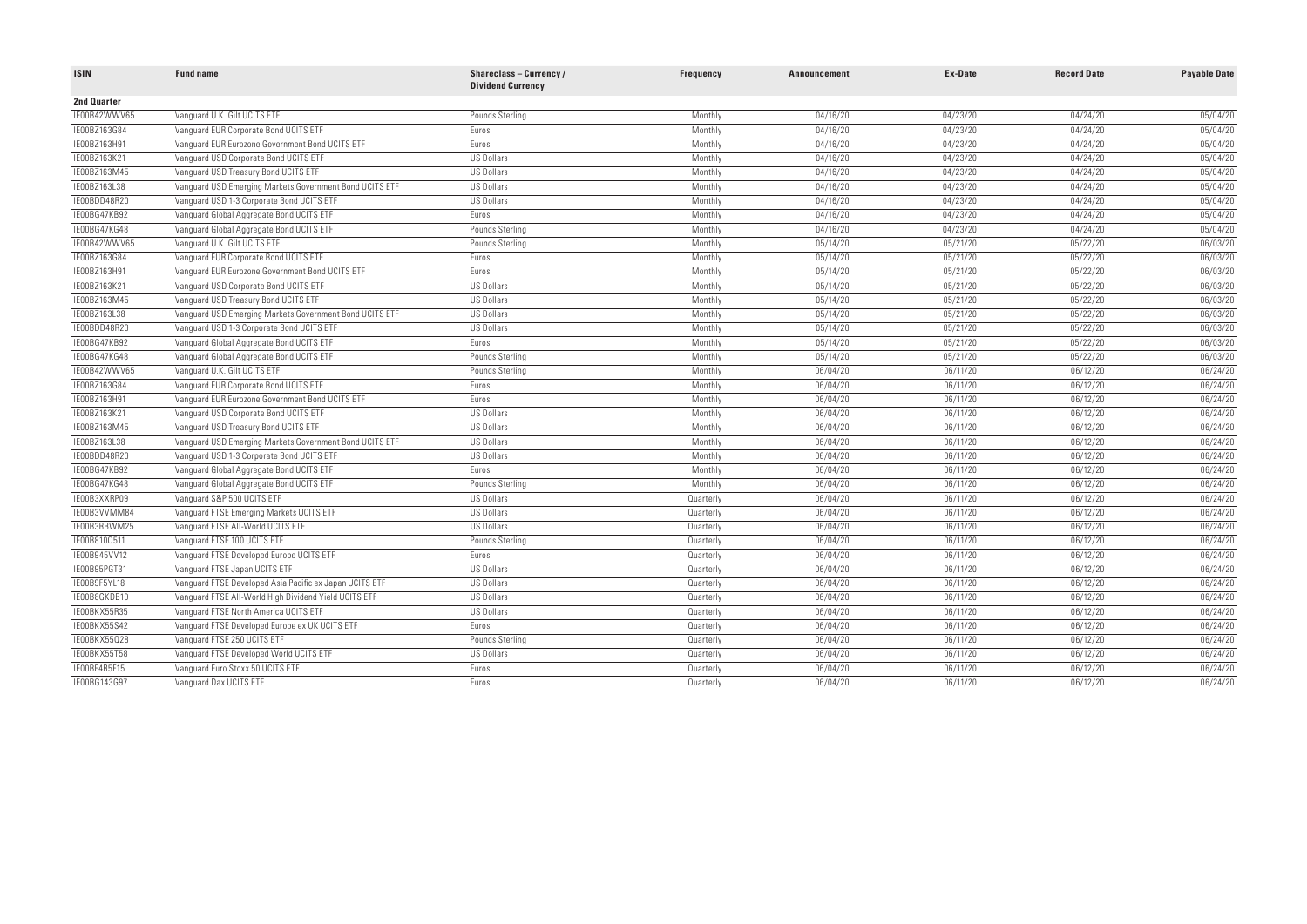| <b>ISIN</b>         | <b>Fund name</b>                                        | Shareclass-Currency/<br><b>Dividend Currency</b> | Frequency | <b>Announcement</b> | <b>Ex-Date</b> | <b>Record Date</b> | <b>Payable Date</b> |
|---------------------|---------------------------------------------------------|--------------------------------------------------|-----------|---------------------|----------------|--------------------|---------------------|
| 3rd Quarter         |                                                         |                                                  |           |                     |                |                    |                     |
| IE00B42WWV65        | Vanquard U.K. Gilt UCITS ETF                            | Pounds Sterling                                  | Monthly   | 07/16/20            | 07/23/20       | 07/24/20           | 08/05/20            |
| IE00BZ163G84        | Vanquard EUR Corporate Bond UCITS ETF                   | Euros                                            | Monthly   | 07/16/20            | 07/23/20       | 07/24/20           | 08/05/20            |
| IE00BZ163H91        | Vanguard EUR Eurozone Government Bond UCITS ETF         | Euros                                            | Monthly   | 07/16/20            | 07/23/20       | 07/24/20           | 08/05/20            |
| IE00BZ163K21        | Vanquard USD Corporate Bond UCITS ETF                   | <b>US Dollars</b>                                | Monthly   | 07/16/20            | 07/23/20       | 07/24/20           | 08/05/20            |
| IE00BZ163M45        | Vanquard USD Treasury Bond UCITS ETF                    | <b>US Dollars</b>                                | Monthly   | 07/16/20            | 07/23/20       | 07/24/20           | 08/05/20            |
| IE00BZ163L38        | Vanquard USD Emerging Markets Government Bond UCITS ETF | <b>US Dollars</b>                                | Monthly   | 07/16/20            | 07/23/20       | 07/24/20           | 08/05/20            |
| IE00BDD48R20        | Vanguard USD 1-3 Corporate Bond UCITS ETF               | <b>US Dollars</b>                                | Monthly   | 07/16/20            | 07/23/20       | 07/24/20           | 08/05/20            |
| <b>IE00BG47KB92</b> | Vanguard Global Aggregate Bond UCITS ETF                | Euros                                            | Monthly   | 07/16/20            | 07/23/20       | 07/24/20           | 08/05/20            |
| IE00BG47KG48        | Vanguard Global Aggregate Bond UCITS ETF                | Pounds Sterling                                  | Monthly   | 07/16/20            | 07/23/20       | 07/24/20           | 08/05/20            |
| IE00B42WWV65        | Vanguard U.K. Gilt UCITS ETF                            | Pounds Sterling                                  | Monthly   | 08/13/20            | 08/20/20       | 08/21/20           | 09/02/20            |
| IE00BZ163G84        | Vanguard EUR Corporate Bond UCITS ETF                   | <b>Euros</b>                                     | Monthly   | 08/13/20            | 08/20/20       | 08/21/20           | 09/02/20            |
| IE00BZ163H91        | Vanquard EUR Eurozone Government Bond UCITS ETF         | <b>Euros</b>                                     | Monthly   | 08/13/20            | 08/20/20       | 08/21/20           | 09/02/20            |
| TE00BZ163K21        | Vanguard USD Corporate Bond UCITS ETF                   | <b>US Dollars</b>                                | Monthly   | 08/13/20            | 08/20/20       | 08/21/20           | 09/02/20            |
| IE00BZ163M45        | Vanguard USD Treasury Bond UCITS ETF                    | <b>US Dollars</b>                                | Monthly   | 08/13/20            | 08/20/20       | 08/21/20           | 09/02/20            |
| IE00BZ163L38        | Vanquard USD Emerging Markets Government Bond UCITS ETF | <b>US Dollars</b>                                | Monthly   | 08/13/20            | 08/20/20       | 08/21/20           | 09/02/20            |
| TE00BDD48R20        | Vanguard USD 1-3 Corporate Bond UCITS ETF               | <b>US Dollars</b>                                | Monthly   | 08/13/20            | 08/20/20       | 08/21/20           | 09/02/20            |
| IE00BG47KB92        | Vanguard Global Aggregate Bond UCITS ETF                | Euros                                            | Monthly   | 08/13/20            | 08/20/20       | 08/21/20           | 09/02/20            |
| IE00BG47KG48        | Vanguard Global Aggregate Bond UCITS ETF                | Pounds Sterling                                  | Monthly   | 08/13/20            | 08/20/20       | 08/21/20           | 09/02/20            |
| IE00B42WWV65        | Vanquard U.K. Gilt UCITS ETF                            | Pounds Sterling                                  | Monthly   | 09/17/20            | 09/24/20       | 09/25/20           | 10/07/20            |
| IE00BZ163G84        | Vanguard EUR Corporate Bond UCITS ETF                   | Euros                                            | Monthly   | 09/17/20            | 09/24/20       | 09/25/20           | 10/07/20            |
| IE00BZ163H91        | Vanguard EUR Eurozone Government Bond UCITS ETF         | Furos                                            | Monthly   | 09/17/20            | 09/24/20       | 09/25/20           | 10/07/20            |
| TE00BZ163K21        | Vanguard USD Corporate Bond UCITS ETF                   | <b>US Dollars</b>                                | Monthly   | 09/17/20            | 09/24/20       | 09/25/20           | 10/07/20            |
| IE00BZ163M45        | Vanguard USD Treasury Bond UCITS ETF                    | <b>US Dollars</b>                                | Monthly   | 09/17/20            | 09/24/20       | 09/25/20           | 10/07/20            |
| IE00BZ163L38        | Vanquard USD Emerging Markets Government Bond UCITS ETF | <b>US Dollars</b>                                | Monthly   | 09/17/20            | 09/24/20       | 09/25/20           | 10/07/20            |
| IE00BDD48R20        | Vanguard USD 1-3 Corporate Bond UCITS ETF               | <b>US Dollars</b>                                | Monthly   | 09/17/20            | 09/24/20       | 09/25/20           | 10/07/20            |
| <b>IE00BG47KB92</b> | Vanguard Global Aggregate Bond UCITS ETF                | Euros                                            | Monthly   | 09/17/20            | 09/24/20       | 09/25/20           | 10/07/20            |
| IE00BG47KG48        | Vanguard Global Aggregate Bond UCITS ETF                | Pounds Sterling                                  | Monthly   | 09/17/20            | 09/24/20       | 09/25/20           | 10/07/20            |
| IE00B3XXRP09        | Vanguard S&P 500 UCITS ETF                              | <b>US Dollars</b>                                | Quarterly | 09/17/20            | 09/24/20       | 09/25/20           | 10/07/20            |
| IE00B3VVMM84        | Vanguard FTSE Emerging Markets UCITS ETF                | <b>US Dollars</b>                                | Quarterly | 09/17/20            | 09/24/20       | 09/25/20           | 10/07/20            |
| IE00B3RBWM25        | Vanguard FTSE All-World UCITS ETF                       | <b>US Dollars</b>                                | Quarterly | 09/17/20            | 09/24/20       | 09/25/20           | 10/07/20            |
| IE00B810Q511        | Vanguard FTSE 100 UCITS ETF                             | Pounds Sterling                                  | Quarterly | 09/17/20            | 09/24/20       | 09/25/20           | 10/07/20            |
| IE00B945VV12        | Vanguard FTSE Developed Europe UCITS ETF                | Euros                                            | Quarterly | 09/17/20            | 09/24/20       | 09/25/20           | 10/07/20            |
| IE00B95PGT31        | Vanquard FTSE Japan UCITS ETF                           | US Dollars                                       | Quarterly | 09/17/20            | 09/24/20       | 09/25/20           | 10/07/20            |
| IE00B9F5YL18        | Vanquard FTSE Developed Asia Pacific ex Japan UCITS ETF | <b>US Dollars</b>                                | Quarterly | 09/17/20            | 09/24/20       | 09/25/20           | 10/07/20            |
| IE00B8GKDB10        | Vanguard FTSE All-World High Dividend Yield UCITS ETF   | <b>US Dollars</b>                                | Quarterly | 09/17/20            | 09/24/20       | 09/25/20           | 10/07/20            |
| IE00BKX55R35        | Vanquard FTSE North America UCITS ETF                   | <b>US Dollars</b>                                | Quarterly | 09/17/20            | 09/24/20       | 09/25/20           | 10/07/20            |
| IE00BKX55S42        | Vanquard FTSE Developed Europe ex UK UCITS ETF          | Euros                                            | Quarterly | 09/17/20            | 09/24/20       | 09/25/20           | 10/07/20            |
| IE00BKX55Q28        | Vanguard FTSE 250 UCITS ETF                             | Pounds Sterling                                  | Quarterly | 09/17/20            | 09/24/20       | 09/25/20           | 10/07/20            |
| <b>IE00BKX55T58</b> | Vanquard FTSE Developed World UCITS ETF                 | <b>US Dollars</b>                                | Quarterly | 09/17/20            | 09/24/20       | 09/25/20           | 10/07/20            |
| IE00BF4R5F15        | Vanguard Euro Stoxx 50 UCITS ETF                        | Euros                                            | Quarterly | 09/17/20            | 09/24/20       | 09/25/20           | 10/07/20            |
| TE00BG143G97        | Vanguard Dax UCITS ETF                                  | Euros                                            | Quarterly | 09/17/20            | 09/24/20       | 09/25/20           | 10/07/20            |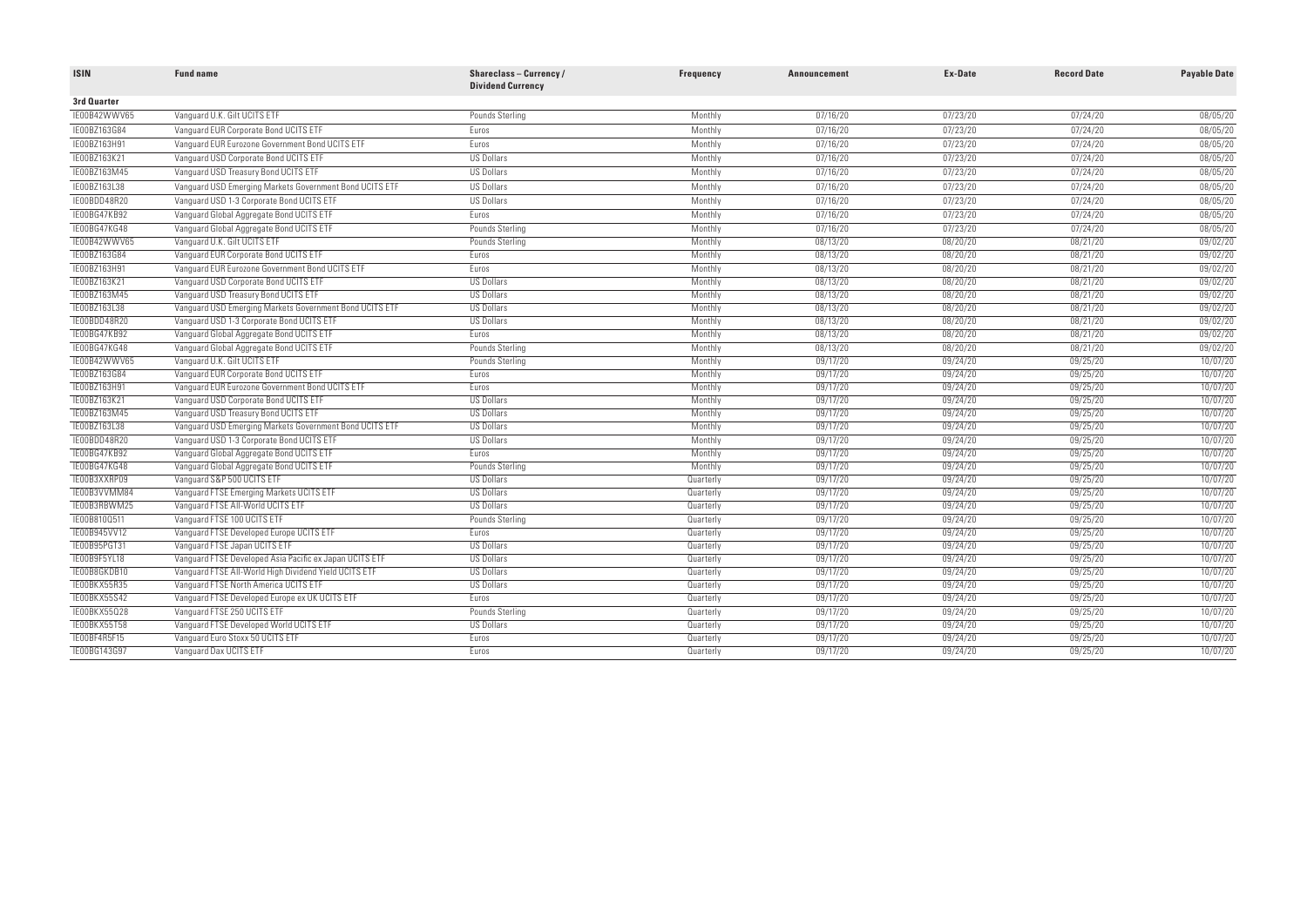| <b>ISIN</b>         | <b>Fund name</b>                                        | Shareclass-Currency/<br><b>Dividend Currency</b> | Frequency | <b>Announcement</b> | Ex-Date  | <b>Record Date</b> | <b>Payable Date</b> |
|---------------------|---------------------------------------------------------|--------------------------------------------------|-----------|---------------------|----------|--------------------|---------------------|
| 4th Quarter         |                                                         |                                                  |           |                     |          |                    |                     |
| IE00B42WWV65        | Vanquard U.K. Gilt UCITS ETF                            | Pounds Sterling                                  | Monthly   | 10/15/20            | 10/22/20 | 10/23/20           | 11/04/20            |
| TE00BZ163G84        | Vanguard EUR Corporate Bond UCITS ETF                   | Euros                                            | Monthly   | 10/15/20            | 10/22/20 | 10/23/20           | 11/04/20            |
| IE00BZ163H91        | Vanquard EUR Eurozone Government Bond UCITS ETF         | <b>Euros</b>                                     | Monthly   | 10/15/20            | 10/22/20 | 10/23/20           | 11/04/20            |
| IE00BZ163K21        | Vanquard USD Corporate Bond UCITS ETF                   | <b>US Dollars</b>                                | Monthly   | 10/15/20            | 10/22/20 | 10/23/20           | 11/04/20            |
| IE00BZ163M45        | Vanguard USD Treasury Bond UCITS ETF                    | <b>US Dollars</b>                                | Monthly   | 10/15/20            | 10/22/20 | 10/23/20           | 11/04/20            |
| IE00BZ163L38        | Vanquard USD Emerging Markets Government Bond UCITS ETF | US Dollars                                       | Monthly   | 10/15/20            | 10/22/20 | 10/23/20           | 11/04/20            |
| IE00BDD48R20        | Vanguard USD 1-3 Corporate Bond UCITS ETF               | <b>US Dollars</b>                                | Monthly   | 10/15/20            | 10/22/20 | 10/23/20           | 11/04/20            |
| IE00BG47KB92        | Vanguard Global Aggregate Bond UCITS ETF                | <b>Euros</b>                                     | Monthly   | 10/15/20            | 10/22/20 | 10/23/20           | 11/04/20            |
| IE00BG47KG48        | Vanguard Global Aggregate Bond UCITS ETF                | Pounds Sterling                                  | Monthly   | 10/15/20            | 10/22/20 | 10/23/20           | 11/04/20            |
| IE00B42WWV65        | Vanguard U.K. Gilt UCITS ETF                            | Pounds Sterling                                  | Monthly   | 11/12/20            | 11/19/20 | 11/20/20           | 12/04/20            |
| TE00BZ163G84        | Vanguard EUR Corporate Bond UCITS ETF                   | Euros                                            | Monthly   | 11/12/20            | 11/19/20 | 11/20/20           | 12/04/20            |
| <b>IE00BZ163H91</b> | Vanquard EUR Eurozone Government Bond UCITS ETF         | Euros                                            | Monthly   | 11/12/20            | 11/19/20 | 11/20/20           | 12/04/20            |
| IE00BZ163K21        | Vanguard USD Corporate Bond UCITS ETF                   | <b>US Dollars</b>                                | Monthly   | 11/12/20            | 11/19/20 | 11/20/20           | 12/04/20            |
| TE00BZ163M45        | Vanquard USD Treasury Bond UCITS ETF                    | <b>US Dollars</b>                                | Monthly   | 11/12/20            | 11/19/20 | 11/20/20           | 12/04/20            |
| TE00BZ163L38        | Vanquard USD Emerging Markets Government Bond UCITS ETF | <b>US Dollars</b>                                | Monthly   | 11/12/20            | 11/19/20 | 11/20/20           | 12/04/20            |
| IE00BDD48R20        | Vanguard USD 1-3 Corporate Bond UCITS ETF               | <b>US Dollars</b>                                | Monthly   | 11/12/20            | 11/19/20 | 11/20/20           | 12/04/20            |
| <b>TEOOBG47KB92</b> | Vanguard Global Aggregate Bond UCITS ETF                | <b>Furos</b>                                     | Monthly   | 11/12/20            | 11/19/20 | 11/20/20           | 12/04/20            |
| IE00BG47KG48        | Vanguard Global Aggregate Bond UCITS ETF                | Pounds Sterling                                  | Monthly   | 11/12/20            | 11/19/20 | 11/20/20           | 12/04/20            |
| IE00B42WWV65        | Vanguard U.K. Gilt UCITS ETF                            | Pounds Sterling                                  | Monthly   | 12/10/20            | 12/17/20 | 12/18/20           | 12/30/20            |
| TE00BZ163G84        | Vanguard EUR Corporate Bond UCITS ETF                   | Euros                                            | Monthly   | 12/10/20            | 12/17/20 | 12/18/20           | 12/30/20            |
| IE00BZ163H91        | Vanquard EUR Eurozone Government Bond UCITS ETF         | Euros                                            | Monthly   | 12/10/20            | 12/17/20 | 12/18/20           | 12/30/20            |
| IE00BZ163K21        | Vanguard USD Corporate Bond UCITS ETF                   | <b>US Dollars</b>                                | Monthly   | 12/10/20            | 12/17/20 | 12/18/20           | 12/30/20            |
| IE00BZ163M45        | Vanguard USD Treasury Bond UCITS ETF                    | <b>US Dollars</b>                                | Monthly   | 12/10/20            | 12/17/20 | 12/18/20           | 12/30/20            |
| TE00BZ163L38        | Vanquard USD Emerging Markets Government Bond UCITS ETF | <b>US Dollars</b>                                | Monthly   | 12/10/20            | 12/17/20 | 12/18/20           | 12/30/20            |
| IE00BDD48R20        | Vanguard USD 1-3 Corporate Bond UCITS ETF               | <b>US Dollars</b>                                | Monthly   | 12/10/20            | 12/17/20 | 12/18/20           | 12/30/20            |
| IE00BG47KB92        | Vanguard Global Aggregate Bond UCITS ETF                | Euros                                            | Monthly   | 12/10/20            | 12/17/20 | 12/18/20           | 12/30/20            |
| IE00BG47KG48        | Vanguard Global Aggregate Bond UCITS ETF                | <b>Pounds Sterling</b>                           | Monthly   | 12/10/20            | 12/17/20 | 12/18/20           | 12/30/20            |
| IE00B3XXRP09        | Vanguard S&P 500 UCITS ETF                              | <b>US Dollars</b>                                | Quarterly | 12/10/20            | 12/17/20 | 12/18/20           | 12/30/20            |
| IE00B3VVMM84        | Vanguard FTSE Emerging Markets UCITS ETF                | <b>US Dollars</b>                                | Quarterly | 12/10/20            | 12/17/20 | 12/18/20           | 12/30/20            |
| TE00B3RBWM25        | Vanquard FTSE All-World UCITS ETF                       | <b>US Dollars</b>                                | Quarterly | 12/10/20            | 12/17/20 | 12/18/20           | 12/30/20            |
| TE00B810Q511        | Vanguard FTSE 100 UCITS ETF                             | Pounds Sterling                                  | Quarterly | 12/10/20            | 12/17/20 | 12/18/20           | 12/30/20            |
| IE00B945VV12        | Vanguard FTSE Developed Europe UCITS ETF                | Euros                                            | Quarterly | 12/10/20            | 12/17/20 | 12/18/20           | 12/30/20            |
| IE00B95PGT31        | Vanguard FTSE Japan UCITS ETF                           | <b>US Dollars</b>                                | Quarterly | 12/10/20            | 12/17/20 | 12/18/20           | 12/30/20            |
| IE00B9F5YL18        | Vanguard FTSE Developed Asia Pacific ex Japan UCITS ETF | <b>US Dollars</b>                                | Quarterly | 12/10/20            | 12/17/20 | 12/18/20           | 12/30/20            |
| IE00B8GKDB10        | Vanquard FTSE All-World High Dividend Yield UCITS ETF   | US Dollars                                       | Quarterly | 12/10/20            | 12/17/20 | 12/18/20           | 12/30/20            |
| TEOOBKX55R35        | Vanguard FTSE North America UCITS ETF                   | <b>US Dollars</b>                                | Quarterly | 12/10/20            | 12/17/20 | 12/18/20           | 12/30/20            |
| IE00BKX55S42        | Vanguard FTSE Developed Europe ex UK UCITS ETF          | Euros                                            | Quarterly | 12/10/20            | 12/17/20 | 12/18/20           | 12/30/20            |
| <b>IE00BKX55028</b> | Vanguard FTSE 250 UCITS ETF                             | Pounds Sterling                                  | Quarterly | 12/10/20            | 12/17/20 | 12/18/20           | 12/30/20            |
| TEOOBKX55T58        | Vanguard FTSE Developed World UCITS ETF                 | <b>US Dollars</b>                                | Quarterly | 12/10/20            | 12/17/20 | 12/18/20           | 12/30/20            |
| TEOOBF4R5F15        | Vanguard Euro Stoxx 50 UCITS ETF                        | Euros                                            | Quarterly | 12/10/20            | 12/17/20 | 12/18/20           | 12/30/20            |
| IE00BG143G97        | Vanguard Dax UCITS ETF                                  | Euros                                            | Quarterly | 12/10/20            | 12/17/20 | 12/18/20           | 12/30/20            |